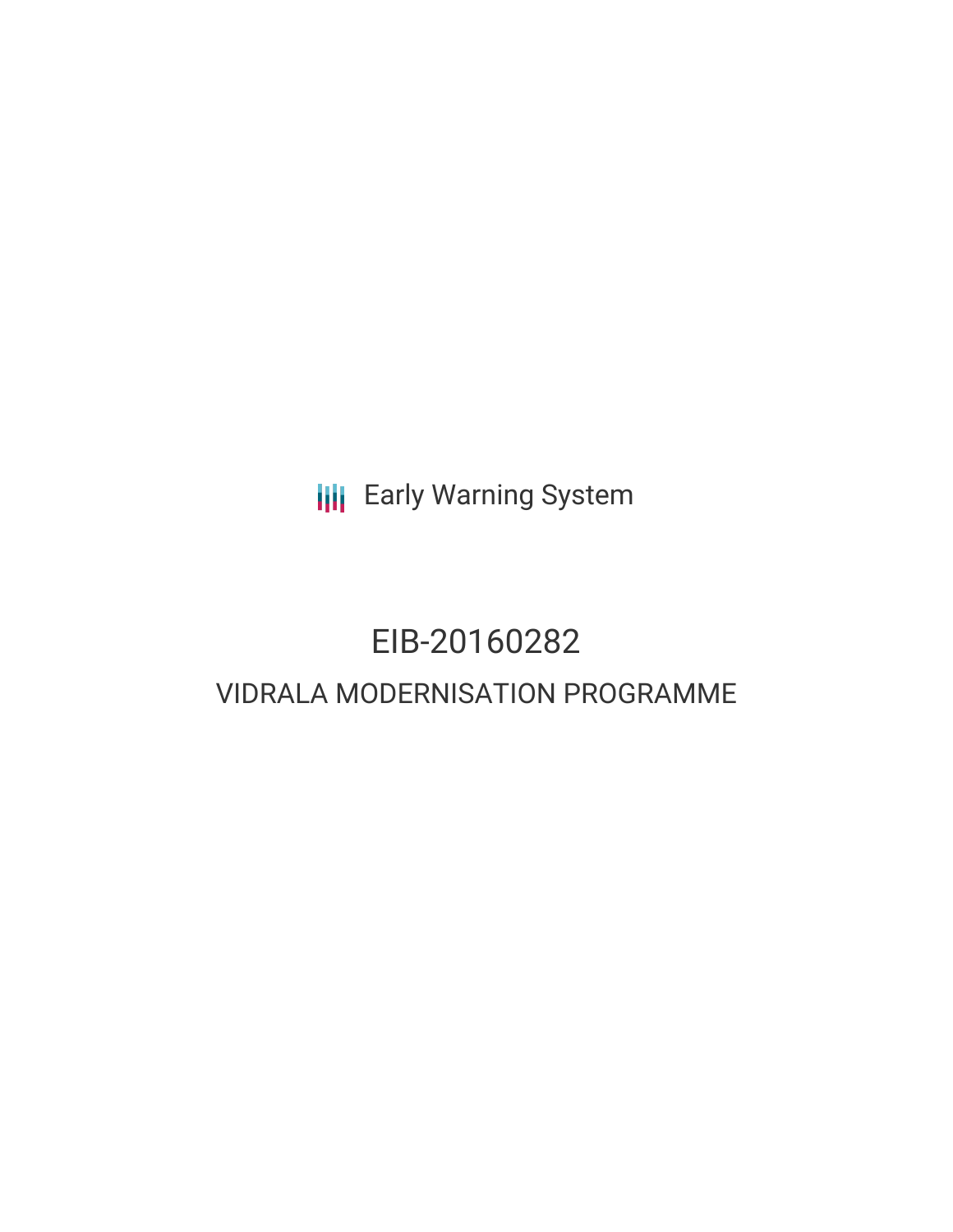

#### **Quick Facts**

| <b>Countries</b>               | Italy                          |
|--------------------------------|--------------------------------|
| <b>Financial Institutions</b>  | European Investment Bank (EIB) |
| <b>Status</b>                  | Approved                       |
| <b>Bank Risk Rating</b>        | U                              |
| <b>Voting Date</b>             | 2017-07-01                     |
| <b>Borrower</b>                | <b>VIDRALA SA</b>              |
| <b>Sectors</b>                 | Industry and Trade             |
| <b>Investment Type(s)</b>      | Loan                           |
| <b>Investment Amount (USD)</b> | $$51.41$ million               |
| <b>Loan Amount (USD)</b>       | $$51.41$ million               |
| <b>Project Cost (USD)</b>      | \$107.39 million               |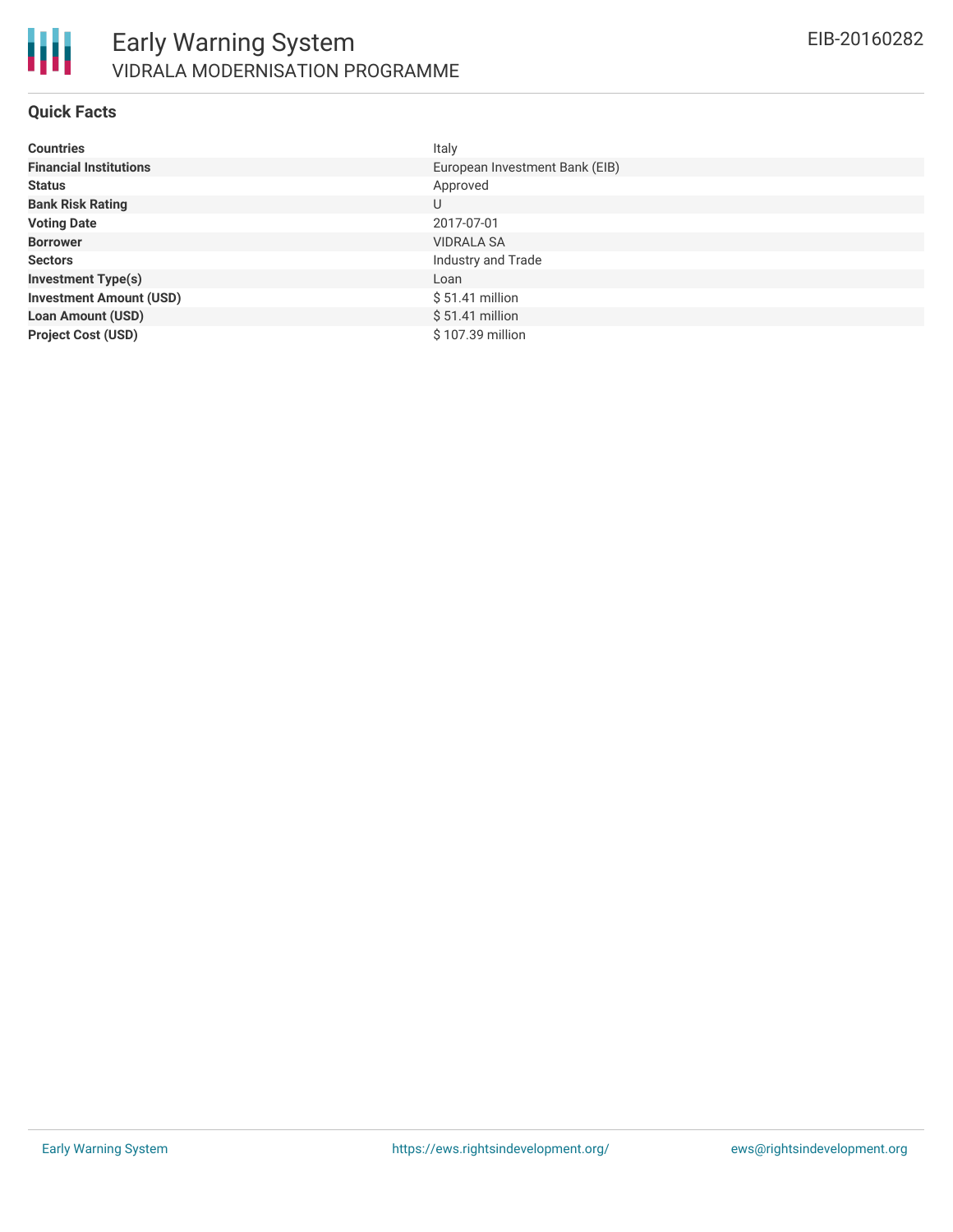

## **Project Description**

According to EIB website, the project comprises investments in innovative manufacturing technologies aiming at the transformation of one of the promoter's production sites into a smart glass factory. It will support a European glass manufacturer in its efforts to maintain its competitive position by implementing - as the first in Italy - this type of innovative manufacturing technology to improve its production efficiency, lower energy costs and improve the overall carbon footprint of the plant.

Based on the conditionalities mentioned in bank documents, the project is acceptable for bank financing from an environmental and social compliance perspective.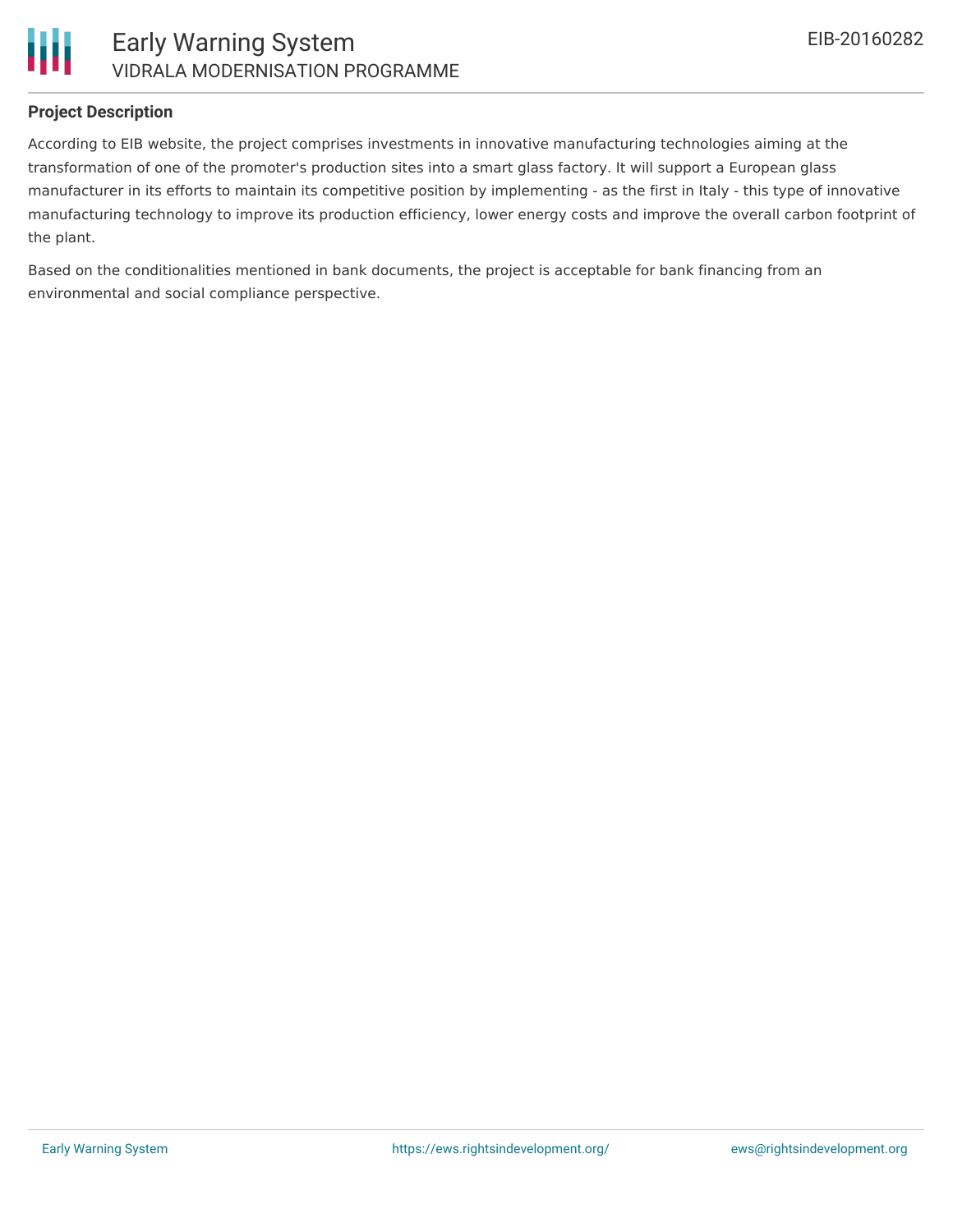

## **Investment Description**

European Investment Bank (EIB)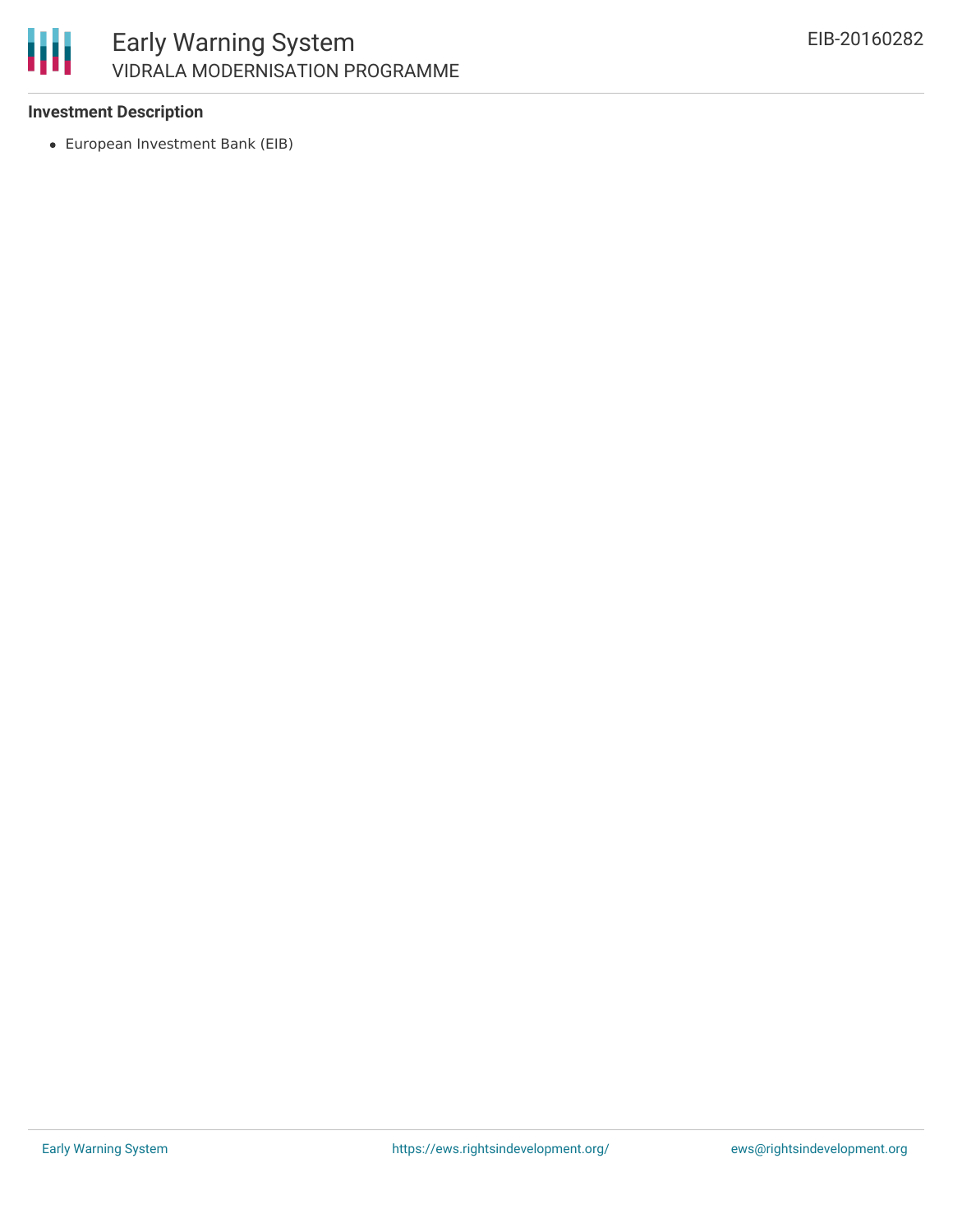## **Contact Information**

No contact information provided at the time of disclosure.

#### ACCOUNTABILITY MECHANISM OF EIB

The EIB Complaints Mechanism is designed to facilitate and handle complaints against the EIB by individuals, organizations or corporations affected by EIB activities. When exercising the right to lodge a complaint against the EIB, any member of the public has access to a two-tier procedure, one internal - the Complaints Mechanism Office - and one external - the European Ombudsman. A complaint can be lodged via a written communication addressed to the Secretary General of the EIB, via email to the dedicated email address complaints@eib.org, by completing the online complaint form available at the following address: http://www.eib.org/complaints/form, via fax or delivered directly to the EIB Complaints Mechanism Division, any EIB local representation office or any EIB staff. For further details, check:

http://www.eib.org/attachments/strategies/complaints\_mechanism\_policy\_en.pdf

When dissatisfied with a complaint to the EIB Complaints Mechanism, citizens can then turn towards the European Ombudsman. A memorandum of Understanding has been signed between the EIB and the European Ombudsman establishes that citizens (even outside of the EU if the Ombudsman finds their complaint justified) can turn towards the Ombudsman on issues related to 'maladministration' by the EIB. Note that before going to the Ombudsman, an attempt must be made to resolve the case by contacting the EIB. In addition, the complaint must be made within two years of the date when the facts on which your complaint is based became known to you. You can write to the Ombudsman in any of the languages of the European Union. Additional details, including filing requirements and complaint forms, are available at: http://www.ombudsman.europa.eu/atyourservice/interactiveguide.faces